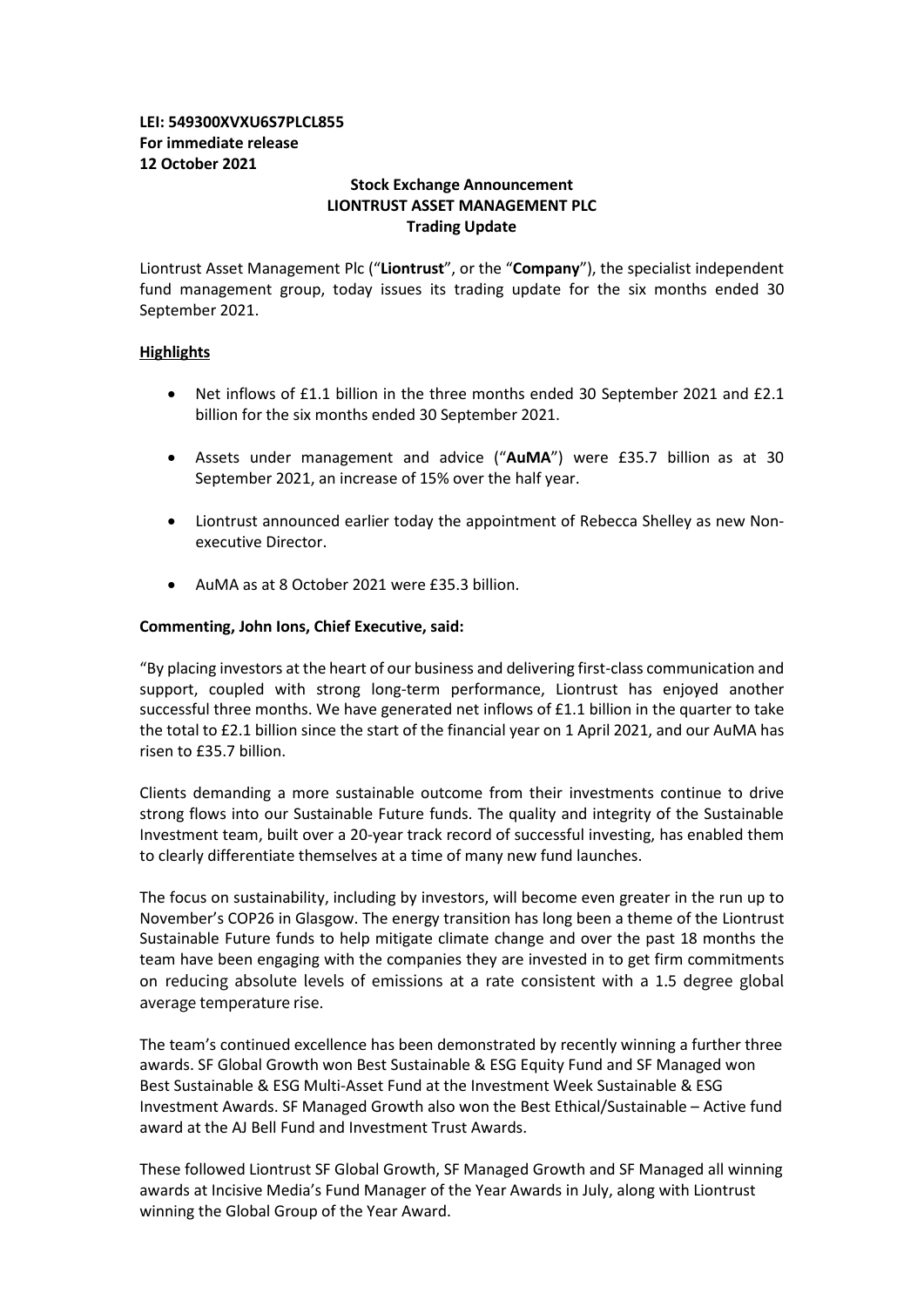The strong long-term performance and rigorous investment process of the funds managed by the Economic Advantage team has been reflected in its AuMA going through £10 billion.

The breadth of Liontrust's investment expertise has also been demonstrated by the continued independent recognition of our other teams and funds. The latest is Liontrust winning the Moneyfacts' Award for Best Multi-Manager Provider, which is the 8<sup>th</sup> year running for the Multi-Asset funds.

This Award is voted for by financial advisers and is testament to the help we seek to give advisers with suitability, delivering the outcomes they and their clients expect through a robust long-term investment process and providing a first-class service.

The Multi-Asset investment team is currently on nationwide roadshows supporting our clients and presenting their funds and portfolios to financial advisers.

We welcome Rebecca Shelley who is joining the Board of the Company as a Non-executive Director from 1 November 2021. Rebecca has extensive experience in financial services and listed companies as a Non-executive Director. Rebecca will be a valuable addition to the Board.

The excellence of the Liontrust investment teams and their long-term performance, the power of the brand, the strength of our client relationships and communications, and robust operations gives me great confidence that we will continue our growth."

#### **Assets under management and advice**

On 30 September 2021, our AuMA stood at £35,659 million and were broken down by type and investment process as follows:

| <b>Process</b>             | Total  | <b>Institutional</b> | <b>UK Retail</b> | <b>Multi-Asset</b> | <b>Offshore</b> |
|----------------------------|--------|----------------------|------------------|--------------------|-----------------|
|                            | (£m)   | (f.m)                | (£m)             | (fm)               | (£m)            |
| Sustainable Investment     | 13,243 | 151                  | 12,203           | 0                  | 889             |
| Economic Advantage         | 10,116 | 469                  | 9,168            | 0                  | 479             |
| Multi-Asset                | 7,357  | 0                    | 0                | 7.357              | 0               |
| Global Equity              | 3,060  | 195                  | 2,865            | 0                  | $\mathbf{0}$    |
| Cashflow Solution          | 1,032  | 689                  | 289              | 0                  | 54              |
| <b>Global Fixed Income</b> | 851    | 0                    | 367              | 0                  | 484             |
| <b>Total</b>               | 35,659 | 1.504                | 24,892           | 7.357              | 1,906           |

AuMA as at 8 October 2021 were £35,313 million.

#### **Flows**

The net inflows over the three months to 30 September 2021 are £1,085 million (2020: £777 million). A reconciliation of fund flows and AuMA over the three months to 30 September 2021 is as follows:

|                                   | Total<br>(f.m) | <b>Institutional</b><br>(f.m) | <b>UK Retail</b><br>(£m) | <b>Multi-Asset</b><br>(fm) | <b>Offshore</b><br><u>(£m)</u> |
|-----------------------------------|----------------|-------------------------------|--------------------------|----------------------------|--------------------------------|
| Opening AuMA - 1 July 2021        | 33,566         | 1,489                         | 22.984                   | 7.348                      | 1,745                          |
| Net flows                         | 1,085          | (27)                          | 1.050                    | (36)                       | 98                             |
| Market and Investment performance | 1,008          | 42                            | 858                      | 45                         | 63                             |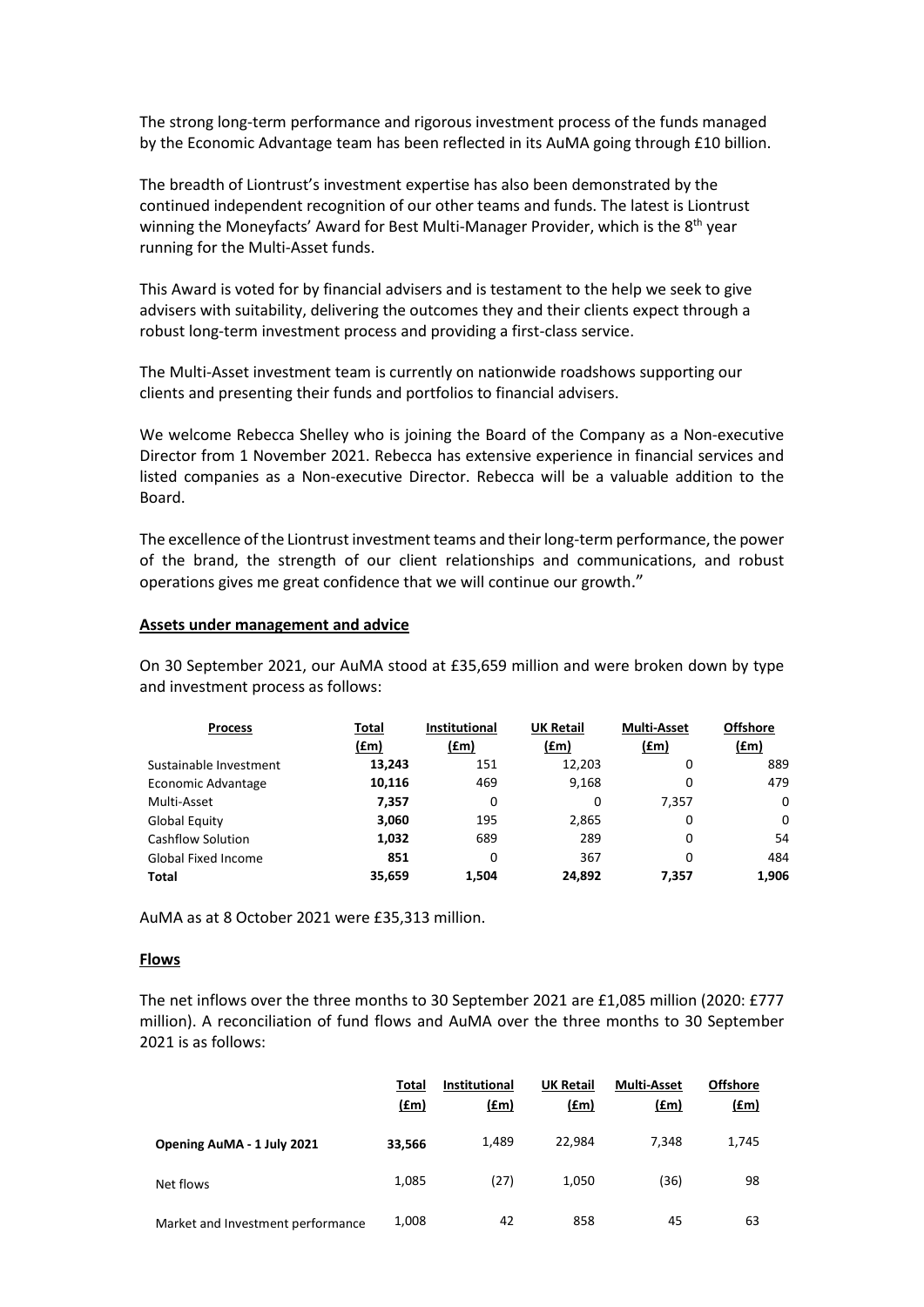| Closing AuMA - 30 September 2021 | 35,659 | 1,504 | 24,892 | 7,357 | 1,906 |
|----------------------------------|--------|-------|--------|-------|-------|
|----------------------------------|--------|-------|--------|-------|-------|

The net inflows over the six months to 30 September 2021 are £2,088 million (2020: £1,748 million). A reconciliation of fund flows and AuMA over the six months to 30 September 2021 is as follows:

|                                   | Total<br>$(\text{fm})$ | <b>Institutional</b><br>(f.m) | <b>UK Retail</b><br>(f.m) | <b>Multi-Asset</b><br>$(\text{fm})$ | <b>Offshore</b><br><u>(£m)</u> |
|-----------------------------------|------------------------|-------------------------------|---------------------------|-------------------------------------|--------------------------------|
| Opening AuMA - 1 April 2021       | 30,929                 | 1,488                         | 20,627                    | 7,139                               | 1,675                          |
| Net flows                         | 2,088                  | (63)                          | 2,038                     | (26)                                | 139                            |
| Market and Investment performance | 2,642                  | 79                            | 2,227                     | 244                                 | 92                             |
| Closing AuMA - 30 September 2021  | 35,659                 | 1,504                         | 24,892                    | 7,357                               | 1,906                          |

# **UK Retail Fund Performance (Quartile ranking)**

|                                        | <b>Quartile ranking</b><br>$-Since$<br>Launch/Manager<br><b>Appointed</b> | <b>Quartile</b><br>ranking -<br>5 year | <b>Quartile</b><br>ranking - 3<br>year | <b>Quartile</b><br>ranking -<br>1 year | Launch Date/<br><b>Manager</b><br><b>Appointed</b> |
|----------------------------------------|---------------------------------------------------------------------------|----------------------------------------|----------------------------------------|----------------------------------------|----------------------------------------------------|
| <b>Economic Advantage funds</b>        |                                                                           |                                        |                                        |                                        |                                                    |
| Liontrust UK Growth Fund               | $\mathbf{1}$                                                              | $\overline{2}$                         | $\overline{2}$                         | 3                                      | 25/03/2009                                         |
| Liontrust Special Situations Fund      | $\mathbf{1}$                                                              | $\mathbf{1}$                           | $\mathbf{1}$                           | 3                                      | 10/11/2005                                         |
| Liontrust UK Smaller Companies<br>Fund | $\mathbf{1}$                                                              | $\mathbf{1}$                           | $\mathbf{1}$                           | 3                                      | 08/01/1998                                         |
| Liontrust UK Micro Cap Fund            | $\mathbf{1}$                                                              | $\mathbf{1}$                           | $\mathbf{1}$                           | $\mathbf{1}$                           | 09/03/2016                                         |
| <b>Sustainable Future funds</b>        |                                                                           |                                        |                                        |                                        |                                                    |
| Liontrust Monthly Income Bond<br>Fund  | $\overline{2}$                                                            | $\mathbf{1}$                           | 3                                      | $\mathbf{1}$                           | 12/07/2010                                         |
| Liontrust SF Managed Growth Fund       | $\mathbf{1}$                                                              | $\mathbf{1}$                           | $\mathbf{1}$                           | $\overline{2}$                         | 19/02/2001                                         |
| Liontrust SF Corporate Bond Fund       | $\mathbf{1}$                                                              | $\mathbf{1}$                           | $\overline{2}$                         | $\mathbf{1}$                           | 20/08/2012                                         |
| Liontrust SF Cautious Managed<br>Fund  | $\mathbf{1}$                                                              | $\mathbf{1}$                           | $\mathbf{1}$                           | 3                                      | 23/07/2014                                         |
| Liontrust SF Defensive Managed<br>Fund | $\mathbf{1}$                                                              | $\mathbf{1}$                           | $\mathbf{1}$                           | 3                                      | 23/07/2014                                         |
| Liontrust SF European Growth Fund      | $\mathbf{1}$                                                              | $\mathbf{1}$                           | $\mathbf{1}$                           | 2                                      | 19/02/2001                                         |
| Liontrust SF Global Growth Fund        | $\overline{2}$                                                            | $\mathbf{1}$                           | $\mathbf{1}$                           | 3                                      | 19/02/2001                                         |
| Liontrust SF Managed Fund              | $\mathbf{1}$                                                              | $\mathbf{1}$                           | 1                                      | $\mathbf{1}$                           | 19/02/2001                                         |
| Liontrust UK Ethical Fund              | $\overline{2}$                                                            | $\mathbf{1}$                           | $\mathbf{1}$                           | $\overline{2}$                         | 01/12/2000                                         |
| Liontrust SF UK Growth Fund            | $\overline{2}$                                                            | $\mathbf{1}$                           | 1                                      | $\overline{2}$                         | 19/02/2001                                         |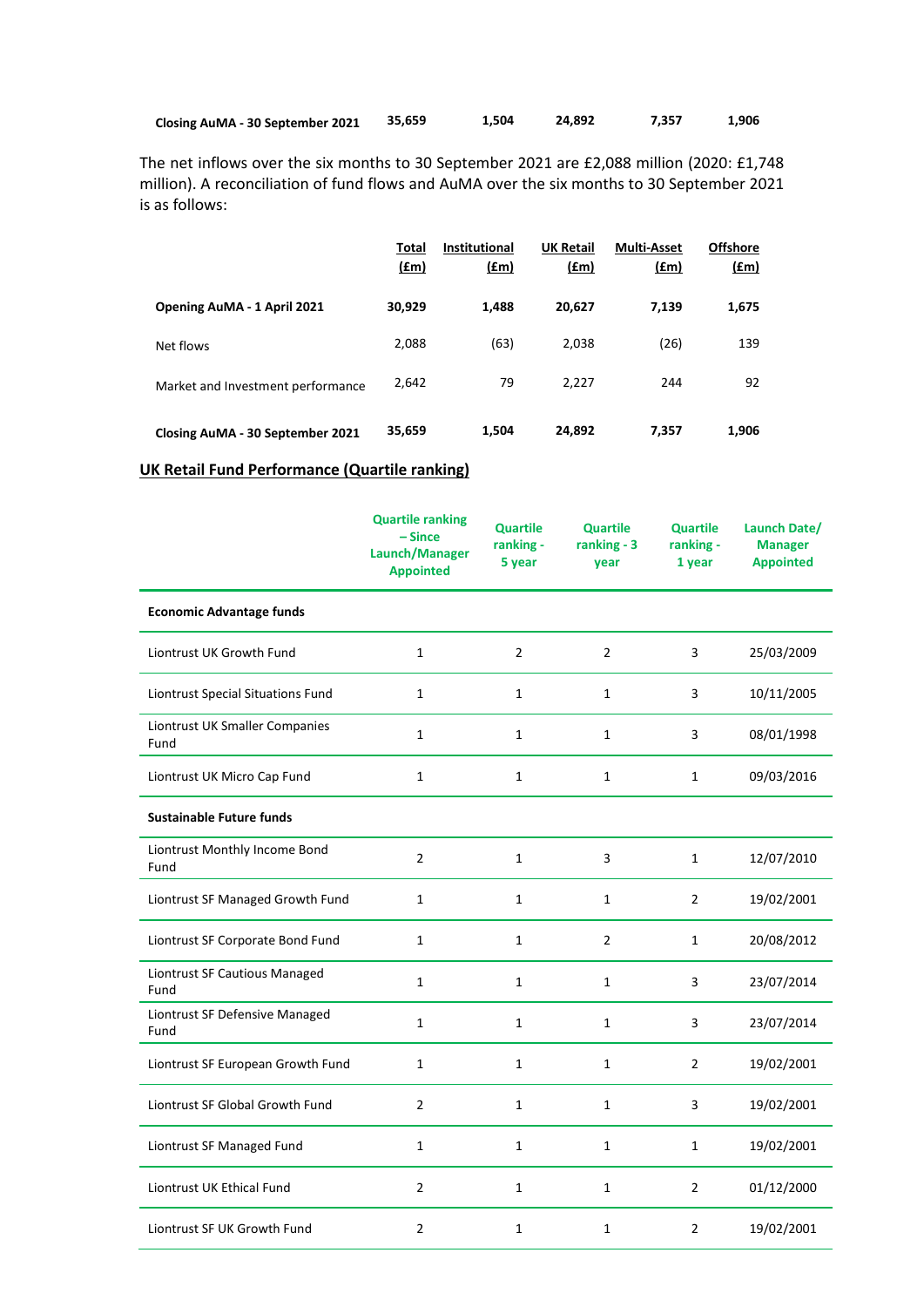#### **Global Equity funds1**

| <b>Liontrust Balanced Fund</b>             | 1              | 1              | $\mathbf{1}$   | 4              | 31/12/1998 |
|--------------------------------------------|----------------|----------------|----------------|----------------|------------|
| Liontrust China Fund                       | 3              | 3              | 3              | 3              | 31/12/2004 |
| Liontrust Emerging Market Fund             | 3              | 3              | 3              | 3              | 30/09/2008 |
| Liontrust Global Smaller Companies<br>Fund | $\mathbf{1}$   | 1              | 1              | $\overline{2}$ | 01/07/2016 |
| Liontrust Global Alpha Fund                | 1              | $\mathbf{1}$   | $\mathbf{1}$   | $\mathbf{1}$   | 31/12/2001 |
| Liontrust Global Dividend Fund             | 2              | $\mathbf{1}$   | $\mathbf{1}$   | $\overline{2}$ | 20/12/2012 |
| Liontrust Global Equity Fund               | 1              | $\mathbf{1}$   | $\mathbf{1}$   | 4              | 31/12/2001 |
| Liontrust Global Technology Fund           | 3              | $\overline{2}$ | 3              | 3              | 15/12/2015 |
| Liontrust Income Fund                      | $\mathbf{1}$   | $\mathbf{1}$   | $\overline{2}$ | 4              | 31/12/2002 |
| Liontrust Japan Equity Fund                | $\overline{2}$ | 3              | $\overline{2}$ | 3              | 22/06/2015 |
| Liontrust US Opportunities Fund            | $\mathbf{1}$   | $\mathbf{1}$   | $\overline{2}$ | $\mathbf{1}$   | 31/12/2002 |
| <b>Cashflow Solution funds</b>             |                |                |                |                |            |
| Liontrust European Growth Fund             | $\mathbf{1}$   | $\mathbf{1}$   | $\mathbf{1}$   | $\mathbf{1}$   | 15/11/2006 |
| <b>Global Fixed Income funds</b>           |                |                |                |                |            |
| Liontrust Strategic Bond Fund              | 3              |                | 3              | 3              | 08/05/2018 |

Source: Financial Express to 30 September 2021 as at 5 October 2021, bid-bid, total return, net of fees, based on primary share classes. The Liontrust Asia Income Fund and funds previously managed by the European Income investment team are excluded. Past performance is not a guide to future performance, investments can result in total loss of capital. The above funds are all UK authorised unit trusts or UK authorised ICVCs (primary share class).

1 Liontrust Latin America Fund, Liontrust Russia Fund and Liontrust India Fund are not included as they are in IA sectors that are not rankable (e.g. Specialist and Unclassified) as it would not be a fair comparison to make. Liontrust US Income Fund is not included as it merged into Liontrust Global Dividend Fund on 8 October 2021, and Liontrust Japan Opportunities Fund is not included as it merges, subject to shareholder approval, into Liontrust Japan Equity Fund in November 2021.

#### **Notice of Half Year Results Announcement**

Liontrust confirms that it will be announcing its half year results for the six months ended 30 September 2021 on Wednesday, 1 December 2021.

#### **For further information please contact:**

## **Liontrust Asset Management Plc (Tel: 020 7412 1700, Website: liontrust.co.uk)**

John Ions: Chief Executive Vinay Abrol: Chief Financial Officer & Chief Operating Officer Simon Hildrey: Chief Marketing Officer David Boyle: Head of Corporate Development